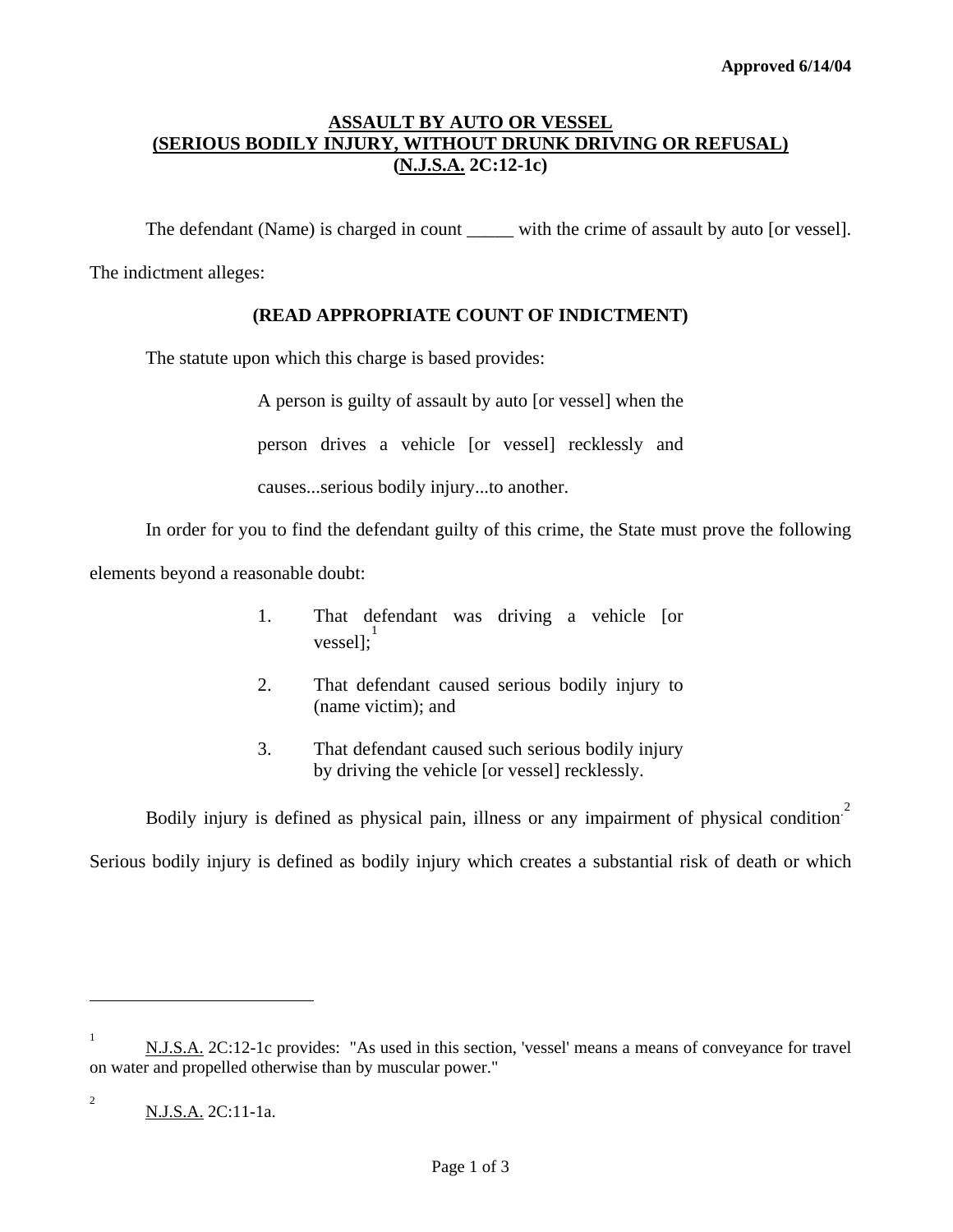#### **ASSAULT BY AUTO OR VESSEL (Serious Bodily Injury, Without Drunk Driving Or Refusal) (N.J.S.A. 2C:12-1c)**

causes serious, permanent disfigurement, or protracted loss or impairment of the function of any bodily member or organ. [3](#page-0-1)

 In order to find that defendant caused (victim's) injury, you must find that (victim) would not have been injured but for defendant's conduct<sup>[4](#page-1-0)</sup>

A person acts recklessly when he/she consciously disregards a substantial and unjustifiable risk that serious bodily injury will result from his/her conduct. The risk must be of such a nature and degree that, considering the nature and purpose of the defendant's conduct and the circumstances known to him/her, disregard of the risk involves a gross deviation from the standard of conduct that a reasonable person would observe in the defendant's situation.

 In other words, in order for you to find the defendant drove a vehicle [or vessel] recklessly, the State must prove beyond a reasonable doubt that the defendant was aware that he/she was operating a vehicle [or vessel] in such a manner or under such circumstances as to create a substantial and unjustifiable risk of serious bodily injury to another. The State must also prove beyond a reasonable doubt that the defendant consciously disregarded this risk and that the disregard of the risk was a gross deviation from the way a reasonable person would have conducted himself/herself in the situation.

Recklessness is a condition of the mind that cannot be seen and that can often be determined only from inferences from conduct, words, or acts. It is not necessary for the State to produce a witness to testify that the defendant stated that he/she acted with a particular state of mind. It is within

<span id="page-1-1"></span><span id="page-1-0"></span>4

<sup>3</sup> N.J.S.A. 2C:11-1b.

N.J.S.A. 2C:2-3a(1). If proximate cause is an issue, N.J.S.A. 2C:2-3c should be charged.